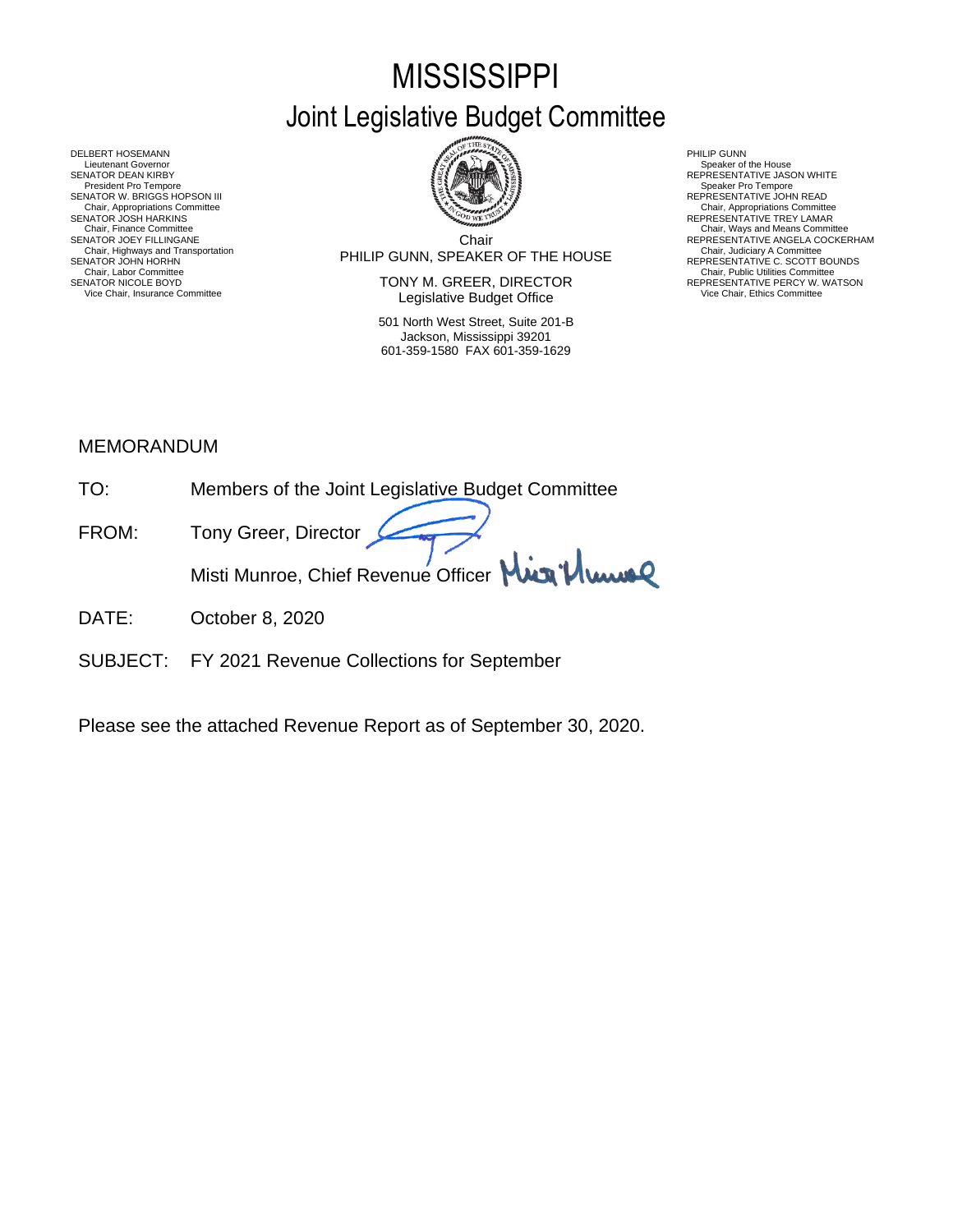

Revenue Report – FY 2021





| <b>Source of Revenue Collections</b> | Month*  | <b>FYTD*</b> | <b>Prior</b><br>Year <sup>**</sup> |
|--------------------------------------|---------|--------------|------------------------------------|
| Sales Tax                            | $-51.0$ | \$48.6       | \$10.4                             |
| Individual Income Tax                | $-0.8$  | $-9.3$       | 111.6                              |
| Corporate Tax                        | 30.8    | 19.3         | 71.8                               |
| Use Tax                              | 33.6    | 49.4         | 47.0                               |
| <b>Gaming Tax</b>                    | 1.0     | 5.5          | 0.1                                |
| <b>Total Collections</b>             | \$67.3  | \$131.9      | \$247.0                            |

FY 2021

Total revenue collections for the month of September FY 2021 are \$67,309,401 or 14.60% above the sine die revenue estimate. Fiscal YTD revenue collections through September 2020 are \$131,936,646 or 9.43% above the sine die estimate. Fiscal YTD total revenue collections through September 2020 are \$246,960,988 or 19.24% above the prior year's collections. The FY 2021 Sine Die Revenue Estimate is \$5,690,700,000.

*\*Figures in millions above or below the Sine Die estimate*

*\*\*Figures in millions above or below the prior year's actual collections*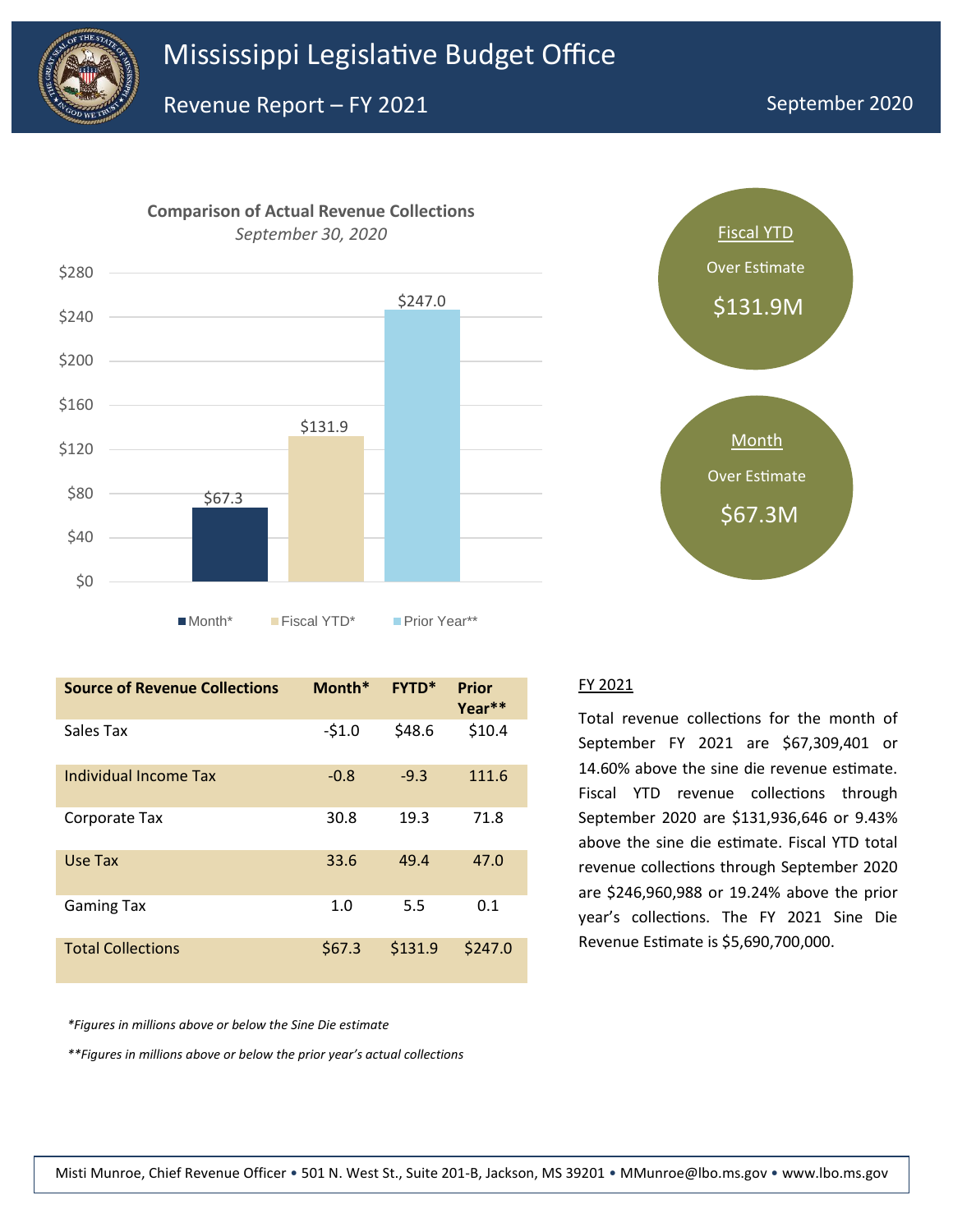

## **Comparison of Actual Revenue Collections by Tax Type**

The graph above compares the actual revenue collections to the sine die revenue estimate for each of the main tax revenue sources. The figures reflect the amount the actual collections for Sales, Individual, Corporate, Use and Gaming taxes were above or below the estimate for the month and fiscal year-to-date. The graph also compares fiscal year-todate actual collections to prior year actual collections, as of September 30, 2020.



**10-Year Historical Total Revenue** 

Use Gaming \*Figures do not include budget reductions or other transfers used to balance the budget. Figures include Attorney General Settlements for FY 2011 – FY 2020.

## **10-Year Historical Revenue Collections by Tax Type**

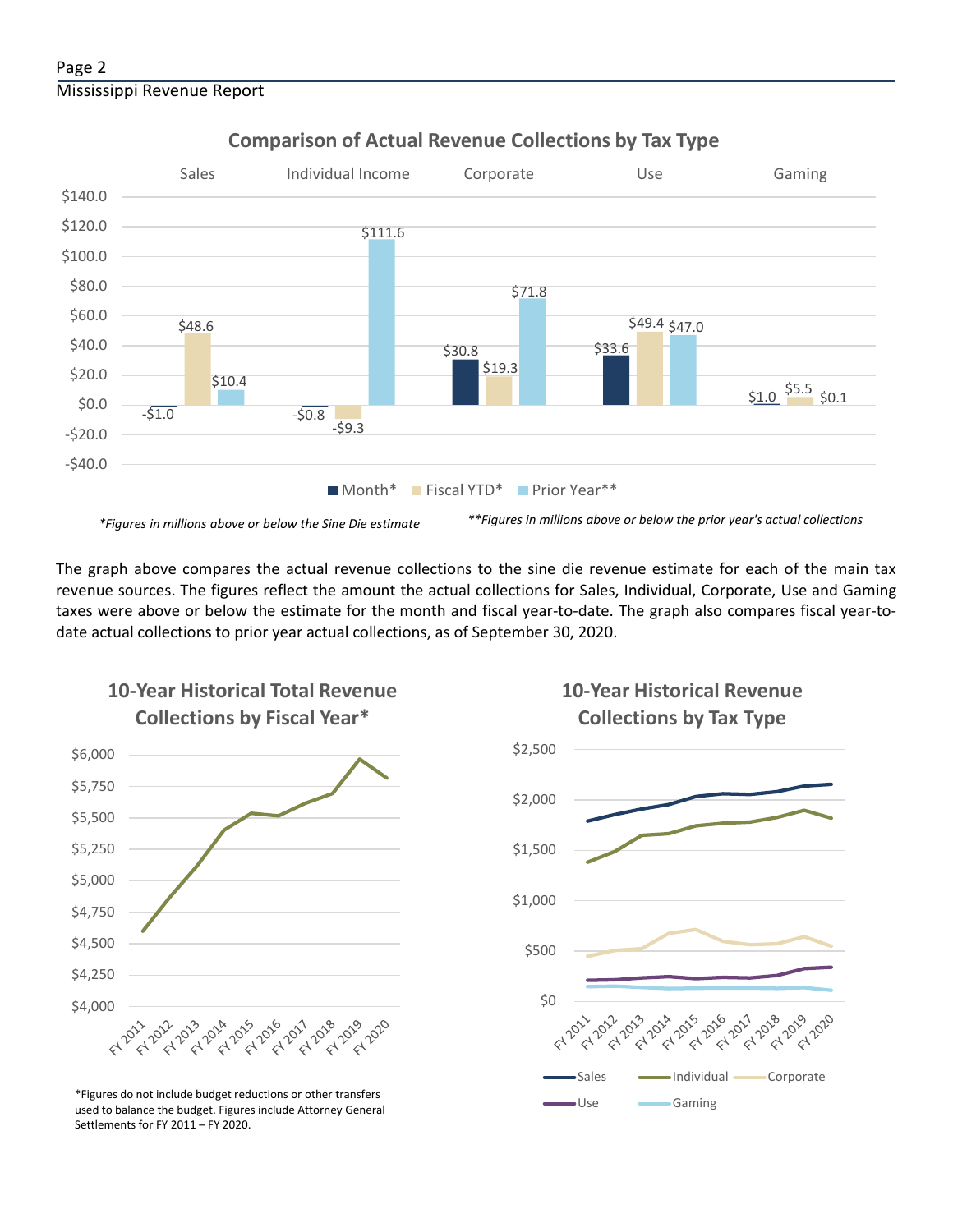#### Page 3

Mississippi Revenue Report

Below is a chart showing FY 2021 year-to-date collections compared to prior year-to-date collections.

|                                      |                          |                          | <b>Over/(Under) Prior Year</b> |             |  |
|--------------------------------------|--------------------------|--------------------------|--------------------------------|-------------|--|
| <b>Source of Revenue Collections</b> | FY 2020 July - September | FY 2021 July - September | Amount (\$)                    | % Change    |  |
| Sales Tax                            | \$430,079,705            | \$440,517,572            | \$10,437,867                   | 2.43%       |  |
| Individual Income Tax                | 482,810,562              | 594,385,190              | 111,574,628                    | 23.11%      |  |
| Corporate Income Tax                 | 108,031,668              | 179,824,881              | 71,793,213                     | 66.46%      |  |
| Use Tax                              | 63,159,450               | 110,113,946              | 46,954,496                     | 74.34%      |  |
| <b>Insurance Premium Tax</b>         | 38,267,926               | 39,252,053               | 984,127                        | 2.57%       |  |
| Tobacco, ABC & Beer                  | 62,378,109               | 71,520,482               | 9,142,373                      | 14.66%      |  |
| Oil & Gas Severance                  | 7,412,999                | 4,200,121                | (3, 212, 878)                  | -43.34%     |  |
| <b>Gaming Tax</b>                    | 34, 242, 717             | 34,349,848               | 107,131                        | 0.31%       |  |
| Other Dept. of Revenue               | 14,685,706               | 13,816,422               | (869, 284)                     | $-5.92%$    |  |
| Other Than Dept. of Revenue          | 41,424,640               | 42,659,331               | 1,234,691                      | 2.98%       |  |
| Sub-Total                            | 1,282,493,482            | 1,530,639,846            | 248,146,364                    | 19.35%      |  |
| All Other Transfers/Collections      | 1,185,377                | $\mathbf{0}$             | (1, 185, 377)                  | $-100.00\%$ |  |
| <b>Total</b>                         | \$1,283,678,859          | \$1,530,639,846          | \$246,960,987                  | 19.24%      |  |



#### September 2019 September 2020

#### \*Figures in millions.

September FY 2021 General Fund collections were \$11,757,095 or 2.18% below September FY 2020 actual collections. Sales tax collections for the month of September were below the prior year by \$17.9M. Individual income tax collections for the month of September were below the prior year by \$24.7M. Corporate income tax collections for the month of September were below the prior year by \$3.5M.

## **Economic Statistics**:  **Economic Statistics**:

### Unemployment Rate Unemployment Rate

|                                    | Latest     | Change   | Frequency | Date          |  |  |  |
|------------------------------------|------------|----------|-----------|---------------|--|--|--|
| Mississippi                        | 7.9%       | $-1.5$   | Monthly   | Aug-20        |  |  |  |
| <b>United States</b>               | 8.4%       | $-1.8$   | Monthly   | Aug-20        |  |  |  |
|                                    |            |          |           |               |  |  |  |
| GDP (millions)                     |            |          |           |               |  |  |  |
|                                    | Latest     | Change*  | Frequency | Date          |  |  |  |
| Mississippi                        | 92,943     | $-37.9%$ | Quarterly | 2020:Q2       |  |  |  |
| <b>United States</b>               | 17,302,500 | $-35.9%$ | Quarterly | 2020:Q2       |  |  |  |
|                                    |            |          |           |               |  |  |  |
| Mississippi Employment (thousands) |            |          |           |               |  |  |  |
|                                    | Latest     | Change   | Frequency | Date          |  |  |  |
| <b>Total Nonfarm</b>               | 1,128.0    | 0.9%     | Monthly   | <b>Aug-20</b> |  |  |  |
| <b>Total Private</b>               | 888.6      | 0.7%     | Monthly   | Aug-20        |  |  |  |

\*annualized quarterly growth

For a more detailed listing of revenue collections for the State of Mississippi, please see the attached MS Department of Finance and Administration's monthly Revenue Report.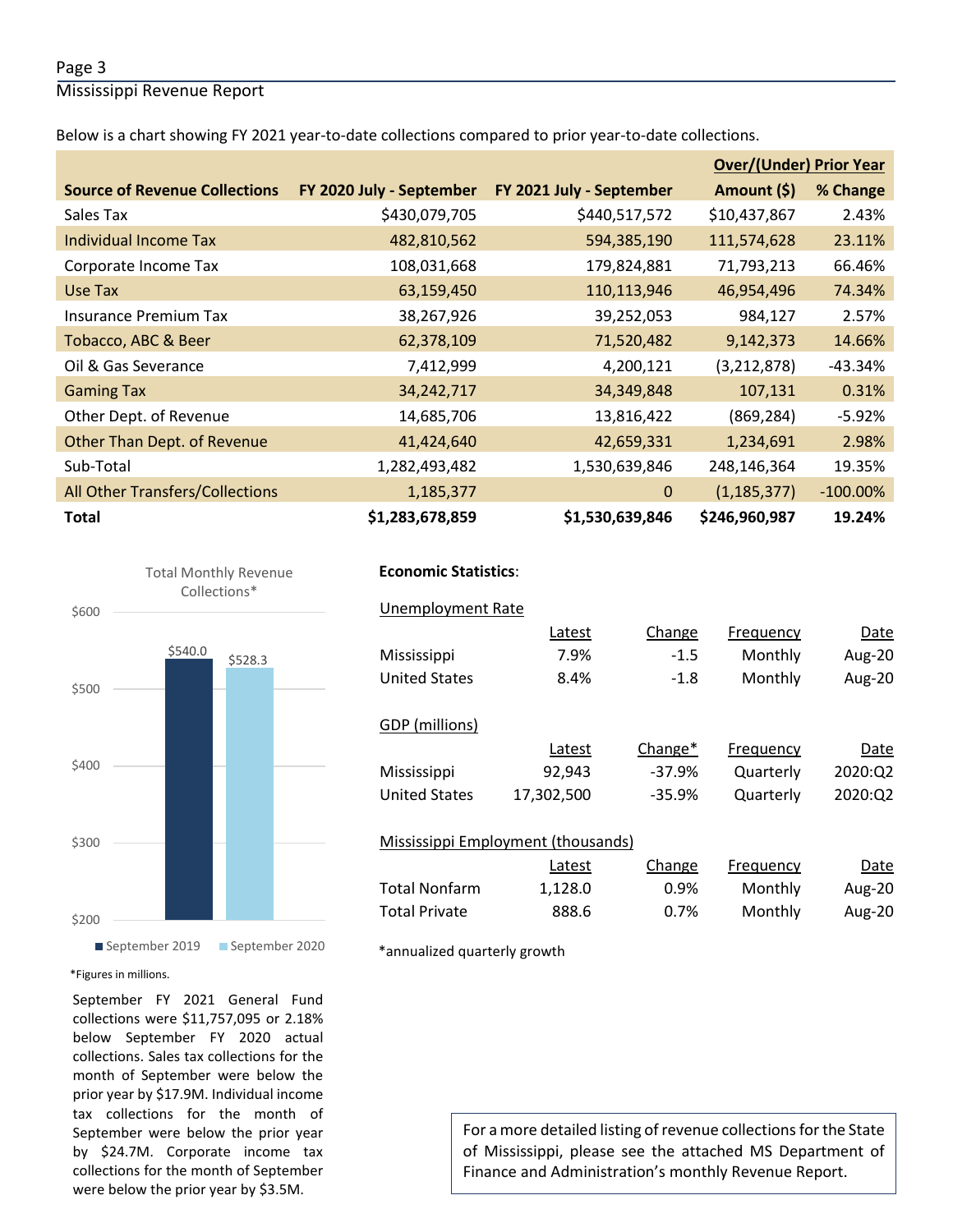## Mississippi Department of Finance and Administration Revenue Report

*As of September 30, 2020*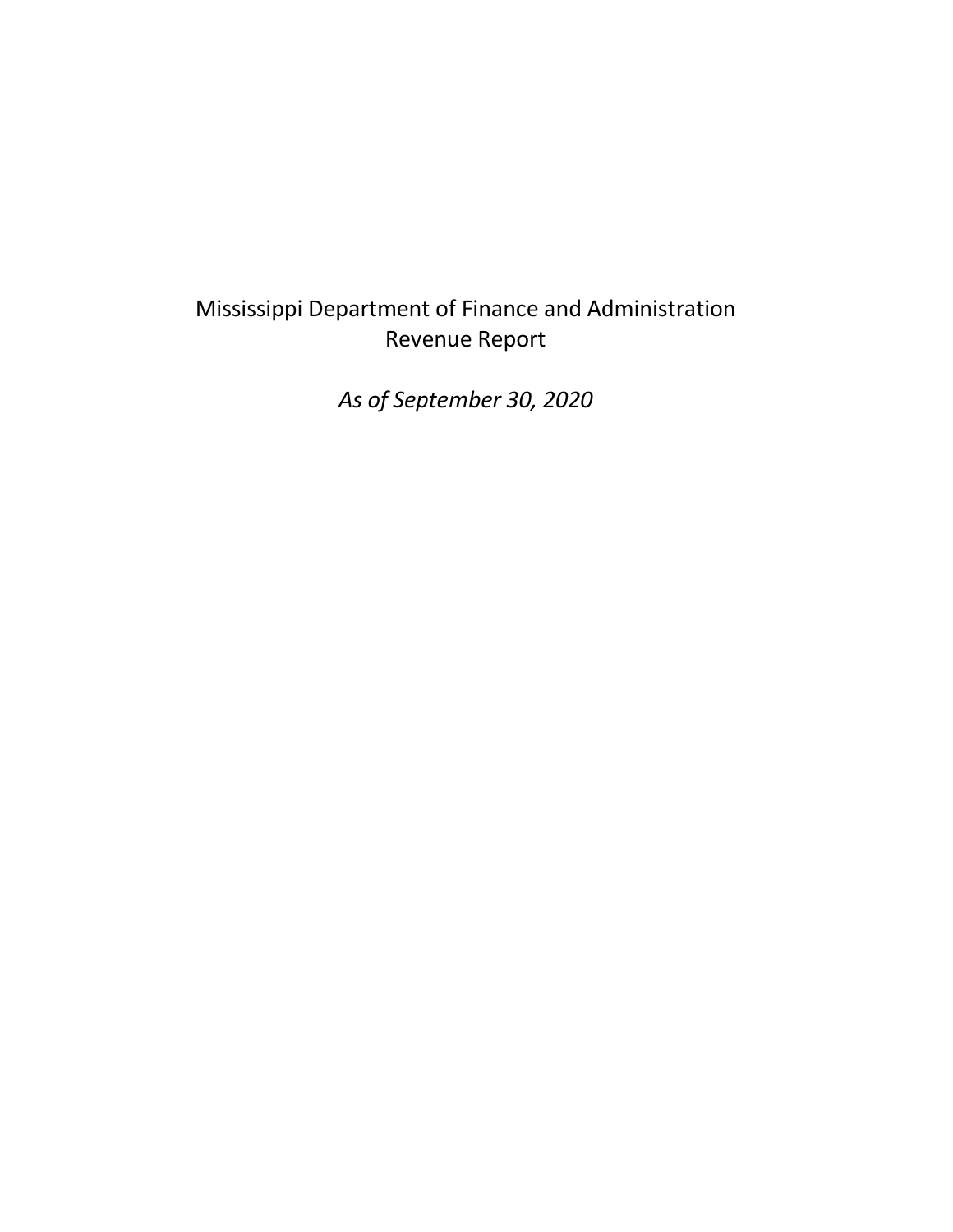Page 1

#### **FISCAL YEAR 2021**

|                                          |                       | <b>ACTUAL</b>      |                    |                  | <b>ACTUAL</b>      | <b>OVER OR UNDER</b>    |                |
|------------------------------------------|-----------------------|--------------------|--------------------|------------------|--------------------|-------------------------|----------------|
|                                          | <b>ACTUAL</b>         | <b>COLLECTIONS</b> | <b>ESTIMATE</b>    | <b>ESTIMATE</b>  | <b>COLLECTIONS</b> | <b>ESTIMATE TO DATE</b> |                |
|                                          | <b>COLLECTIONS</b>    | $07-01-19$         | <b>FISCAL YEAR</b> | $07 - 01 - 20$   | $07 - 01 - 20$     |                         |                |
| <b>SOURCE</b>                            | FY 2020               | 09-30-19           | 2021               | 09-30-20         | 09-30-20           | <b>AMOUNT</b>           | <b>PERCENT</b> |
| DEPT. OF REVENUE COLLECTIONS:            |                       |                    |                    |                  |                    |                         |                |
| <b>SALES TAX (NET)</b>                   | S<br>2,156,122,116 \$ | 430,079,705 \$     | 2,002,600,000 \$   | 391,910,000 \$   | 440,517,572 \$     | 48,607,572              | 12.40%         |
| <b>INDIVIDUAL INCOME TAX</b>             | 1,819,610,333         | 482,810,562        | 2,005,000,000      | 603,700,000      | 594,385,190        | (9,314,810)             | $-1.54%$       |
| <b>CORPORATE INCOME TAX</b>              | 548,728,829           | 108,031,668        | 480,700,000        | 160,530,000      | 179,824,881        | 19,294,881              | 12.02%         |
| <b>USE TAX</b>                           | 339,863,553           | 63,159,450         | 288,400,000        | 60,700,000       | 110,113,946        | 49,413,946              | 81.41%         |
| <b>INSURANCE PREMIUM TAX</b>             | 312,762,228           | 38,267,926         | 320,400,000        | 31,310,000       | 39,252,053         | 7,942,053               | 25.37%         |
| <b>TOBACCO TAX</b>                       | 139,206,037           | 35, 172, 718       | 133,700,000        | 34,490,000       | 38,025,615         | 3,535,615               | 10.25%         |
| <b>ABC DIVISION</b>                      | 88,622,555            | 19,729,440         | 90,800,000         | 21,249,000       | 25,628,303         | 4,379,303               | 20.61%         |
| <b>BEER AND WINE TAX</b>                 | 27,727,976            | 7,475,951          | 29,000,000         | 8,162,000        | 7,866,564          | (295, 436)              | $-3.62%$       |
| OIL SEVERANCE TAX                        | 21,213,506            | 6,814,384          | 20,200,000         | 5,049,000        | 3,815,709          | (1,233,291)             | $-24.43%$      |
| NATURAL GAS SEVERANCE TAX                | 1,775,004             | 598,615            | 1,800,000          | 450,000          | 384,412            | (65,588)                | $-14.58%$      |
| <b>AUTO TAG FEES</b>                     | 13,532,878            | 3,838,960          | 11,500,000         | 2,800,000        | 3,696,896          | 896,896                 | 32.03%         |
| <b>INSTALLMENT LOAN TAX</b>              | 12,163,289            | 3,082,559          | 12,200,000         | 3,111,000        | 2,795,004          | (315,996)               | $-10.16%$      |
| PAYMENT IN LIEU OF TAX                   | 1,200,000             | $\overline{0}$     | 1,200,000          | $\theta$         | $\overline{0}$     | $\mathbf{0}$            | $0.00\%$       |
| <b>MISCELLANEOUS</b>                     | 11,235,302            | 7,764,188          | 11,600,000         | 7,962,000        | 7,324,523          | (637, 477)              | $-8.01%$       |
| <b>GAMING FEES &amp; TAXES</b>           | 110,694,305           | 34,242,717         | 114,300,000        | 28,800,000       | 34, 349, 848       | 5,549,848               | 19.27%         |
| TOTAL DEPT. OF REVENUE:                  | 5,604,457,913         | 1,241,068,842      | 5,523,400,000      | 1,360,223,000    | 1,487,980,516      | 127,757,516             | 9.39%          |
| OTHER THAN DEPT. OF REVENUE COLLECTIONS: |                       |                    |                    |                  |                    |                         |                |
| <b>INTEREST ON INVESTMENTS</b>           | 29,331,625            | 6,808,520          | 14,500,000         | 2,984,200        | 3,856,063          | 871,863                 | 29.22%         |
| HIGHWAY SAFETY PATROL                    | 18,430,959            | 4,719,606          | 18,700,000         | 4,719,000        | 5,048,707          | 329,707                 | 6.99%          |
| <b>INSURANCE TAX</b>                     | 28,925,611            | 9,515,479          | 29,200,000         | 8,341,000        | 10,739,285         | 2,398,285               | 28.75%         |
| LICENSES, FEES, PERMITS                  | 51,188,639            | 9,186,642          | 52,000,000         | 8,474,000        | 13,284,290         | 4,810,290               | 56.77%         |
| <b>CRIME TAX/ASSESSMENT</b>              | 37, 173, 545          | 8,847,655          | 43,500,000         | 11,010,000       | 8,500,763          | (2,509,237)             | $-22.79%$      |
| <b>MISCELLANEOUS</b>                     | 2,384,485             | 357,178            | 2,400,000          | 338,000          | 346,921            | 8,921                   | 2.64%          |
| <b>GAMING FEES &amp; TAXES</b>           | 5,184,698             | 1,989,560          | 7,000,000          | 2,614,000        | 883,302            | (1,730,698)             | $-66.21%$      |
| TOTAL OTHER THAN DOR:                    | 172,619,561           | 41,424,640         | 167,300,000        | 38,480,200       | 42,659,331         | 4,179,131               | 10.86%         |
| <b>TOTAL GF - (Sine Die) COLLECTIONS</b> | 5,777,077,474         | 1,282,493,482      | 5,690,700,000      | 1,398,703,200    | 1,530,639,846      | 131,936,646             | 9.43%          |
| SETTLEMENTS/OTHER                        | 36,481,061            | 0                  |                    | 0                | 0                  |                         | $0.00\%$       |
| <b>WCSR TRANSFER IN</b>                  | $\Omega$              |                    |                    |                  |                    |                         | $0.00\%$       |
| OTHER NON BUDGET TRANSFER IN             | 3,569,628             | 1,185,377          |                    |                  |                    |                         | $0.00\%$       |
| TRANSFER IN (BUD RED)                    | $\Omega$              | 0                  |                    |                  |                    |                         | $0.00\%$       |
| OTHER BUDGETED GF COLLECTIONS            |                       |                    |                    |                  |                    |                         | $0.00\%$       |
| TOTAL GENERAL FUND:                      | 5,817,128,163 \$<br>S | 1,283,678,859 \$   | 5,690,700,000 \$   | 1,398,703,200 \$ | 1,530,639,846 \$   | 131,936,646             | 9.43%          |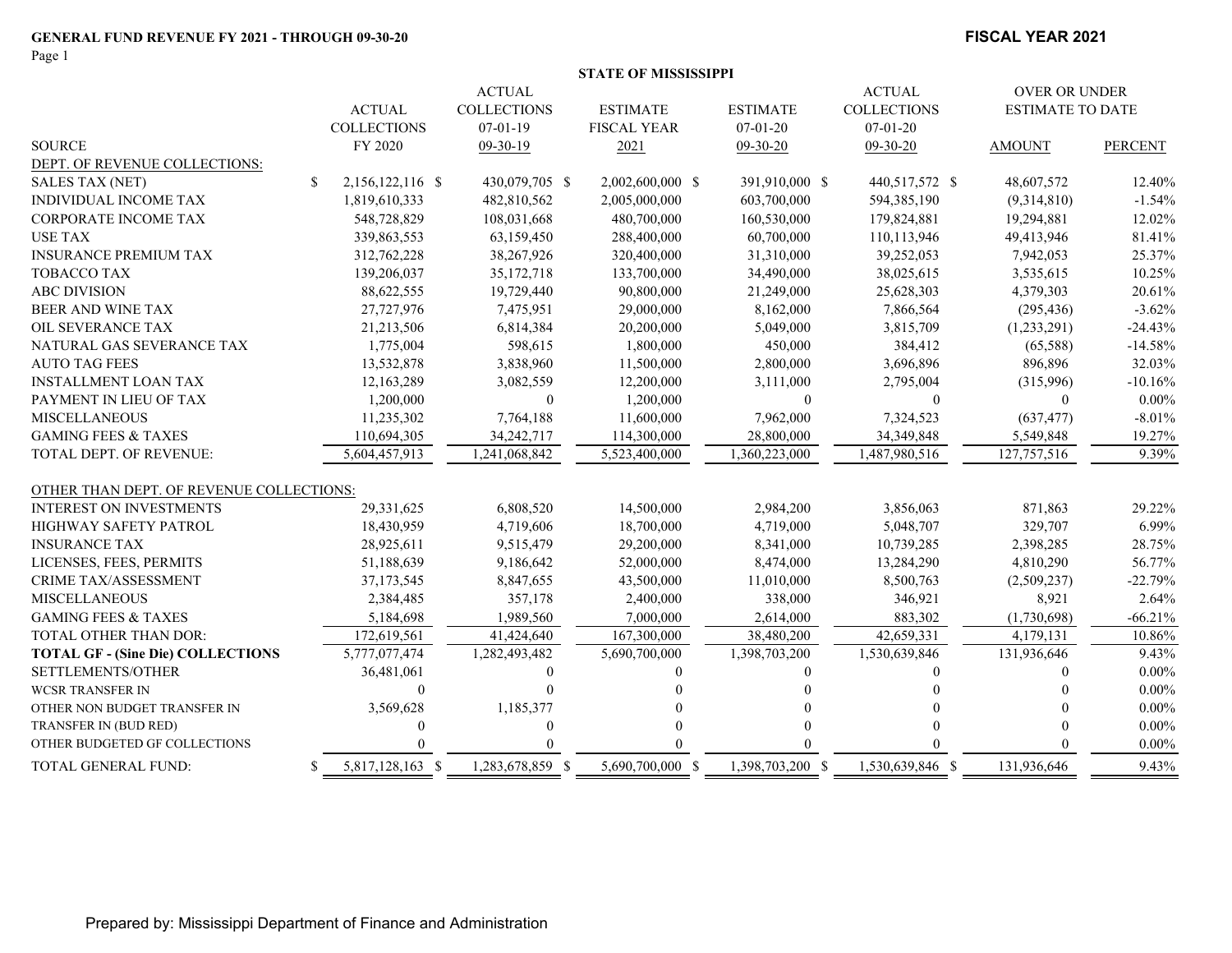#### **GENERAL FUND REVENUE FY 2021 - THROUGH 09-30-20 COMPARISON TO PRIOR YEAR COLLECTIONS** Page 2

|                                          |                      |                | $07-01-19$       | $07-01-20$       | <b>INCREASE OR DECREASE</b> |                |
|------------------------------------------|----------------------|----------------|------------------|------------------|-----------------------------|----------------|
|                                          | September            | September      | <b>TO</b>        | <b>TO</b>        | OVER OR UNDER PRIOR YEAR    |                |
| <b>SOURCE</b>                            | 2019                 | 2020           | 09-30-19         | $09-30-20$       | <b>AMOUNT</b>               | <b>PERCENT</b> |
| DEPT. OF REVENUE COLLECTIONS:            |                      |                |                  |                  |                             |                |
| <b>SALES TAX (NET)</b>                   | \$<br>182,348,857 \$ | 164,409,443 \$ | 430,079,705 \$   | 440,517,572 \$   | 10,437,867                  | 2.43%          |
| <b>INDIVIDUAL INCOME TAX</b>             | 202,376,556          | 177,694,589    | 482,810,562      | 594,385,190      | 111,574,628                 | 23.11%         |
| CORPORATE INCOME TAX                     | 81,716,812           | 78,258,644     | 108,031,668      | 179,824,881      | 71,793,213                  | 66.46%         |
| <b>USE TAX</b>                           | 24,819,312           | 56,501,182     | 63,159,450       | 110,113,946      | 46,954,496                  | 74.34%         |
| <b>INSURANCE PREMIUM TAX</b>             | 662,790              | 1,041,271      | 38,267,926       | 39,252,053       | 984,127                     | 2.57%          |
| <b>TOBACCO TAX</b>                       | 11,302,470           | 12,398,163     | 35, 172, 718     | 38,025,615       | 2,852,896                   | 8.11%          |
| <b>ABC DIVISION</b>                      | 6,801,162            | 8,137,021      | 19,729,440       | 25,628,303       | 5,898,863                   | 29.90%         |
| <b>BEER AND WINE TAX</b>                 | 2,150,627            | 2,514,333      | 7,475,951        | 7,866,564        | 390,613                     | 5.22%          |
| OIL SEVERANCE TAX                        | 2,106,565            | 1,358,242      | 6,814,384        | 3,815,709        | (2,998,675)                 | $-44.01%$      |
| NATURAL GAS SEVERANCE TAX                | 189,102              | 108,279        | 598,615          | 384,412          | (214, 203)                  | $-35.78%$      |
| <b>AUTO TAG FEES</b>                     | 1,311,836            | 1,173,850      | 3,838,960        | 3,696,896        | (142,064)                   | $-3.70%$       |
| <b>INSTALLMENT LOAN TAX</b>              | 0                    | 7,353          | 3,082,559        | 2,795,004        | (287, 555)                  | $-9.33\%$      |
| PAYMENT IN LIEU OF TAX                   |                      | $\theta$       | $\mathbf{0}$     | $\theta$         | $\Omega$                    | $0.00\%$       |
| <b>MISCELLANEOUS</b>                     | 312,122              | 287,722        | 7,764,188        | 7,324,523        | (439, 665)                  | $-5.66%$       |
| <b>GAMING FEES &amp; TAXES</b>           | 10,768,073           | 9,766,920      | 34,242,717       | 34, 349, 848     | 107,132                     | 0.31%          |
| <b>TOTAL DEPT. OF REVENUE:</b>           | 526,866,285          | 513,657,013    | 1,241,068,842    | 1,487,980,516    | 246,911,674                 | 19.90%         |
| OTHER THAN DEPT. OF REVENUE COLLECTIONS: |                      |                |                  |                  |                             |                |
| <b>INTEREST ON INVESTMENTS</b>           | 2,876,801            | 1,279,443      | 6,808,520        | 3,856,063        | (2,952,457)                 | $-43.36%$      |
| HIGHWAY SAFETY PATROL                    | 1,577,282            | 1,682,789      | 4,719,606        | 5,048,707        | 329,101                     | 6.97%          |
| <b>INSURANCE TAX</b>                     | 2,464,738            | 2,696,604      | 9,515,479        | 10,739,285       | 1,223,806                   | 12.86%         |
| LICENSES, FEES, PERMITS                  | 2,312,301            | 5,833,336      | 9,186,642        | 13,284,290       | 4,097,648                   | 44.60%         |
| <b>CRIME TAX/ASSESSMENT</b>              | 2,871,657            | 2,892,755      | 8,847,655        | 8,500,763        | (346,892)                   | $-3.92\%$      |
| <b>MISCELLANEOUS</b>                     | 194,312              | 107,361        | 357,178          | 346,921          | (10, 257)                   | $-2.87%$       |
| <b>GAMING FEES &amp; TAXES</b>           | 872,120              | 129,099        | 1,989,560        | 883,302          | (1,106,257)                 | $-55.60%$      |
| TOTAL OTHER THAN:                        | 13,169,211           | 14,621,388     | 41,424,640       | 42,659,331       | 1,234,691                   | 2.98%          |
| <b>TOTAL GF - (Sine Die) COLLECTIONS</b> | 540,035,496          | 528,278,401    | 1,282,493,482    | 1,530,639,846    | 248,146,364                 | 19.35%         |
| SETTLEMENTS/OTHER                        |                      |                | $\theta$         | 0                | $\theta$                    | $0.00\%$       |
| <b>WCSR TRANSFER IN</b>                  |                      |                | $\theta$         |                  | $\Omega$                    | $0.00\%$       |
| OTHER NON BUDGET TRANSFER IN             |                      |                | 1,185,377        |                  | (1, 185, 377)               | $-100.00\%$    |
| TRANSFER IN (BUD RED)                    |                      |                | $\boldsymbol{0}$ |                  | $\Omega$                    | $0.00\%$       |
| OTHER BUDGETED GF COLLECTIONS            |                      |                |                  |                  |                             | $0.00\%$       |
| TOTAL GENERAL FUND:                      | \$<br>540,035,496 \$ | 528,278,401 \$ | 1,283,678,859 \$ | 1,530,639,846 \$ | 246,960,988                 | 19.24%         |